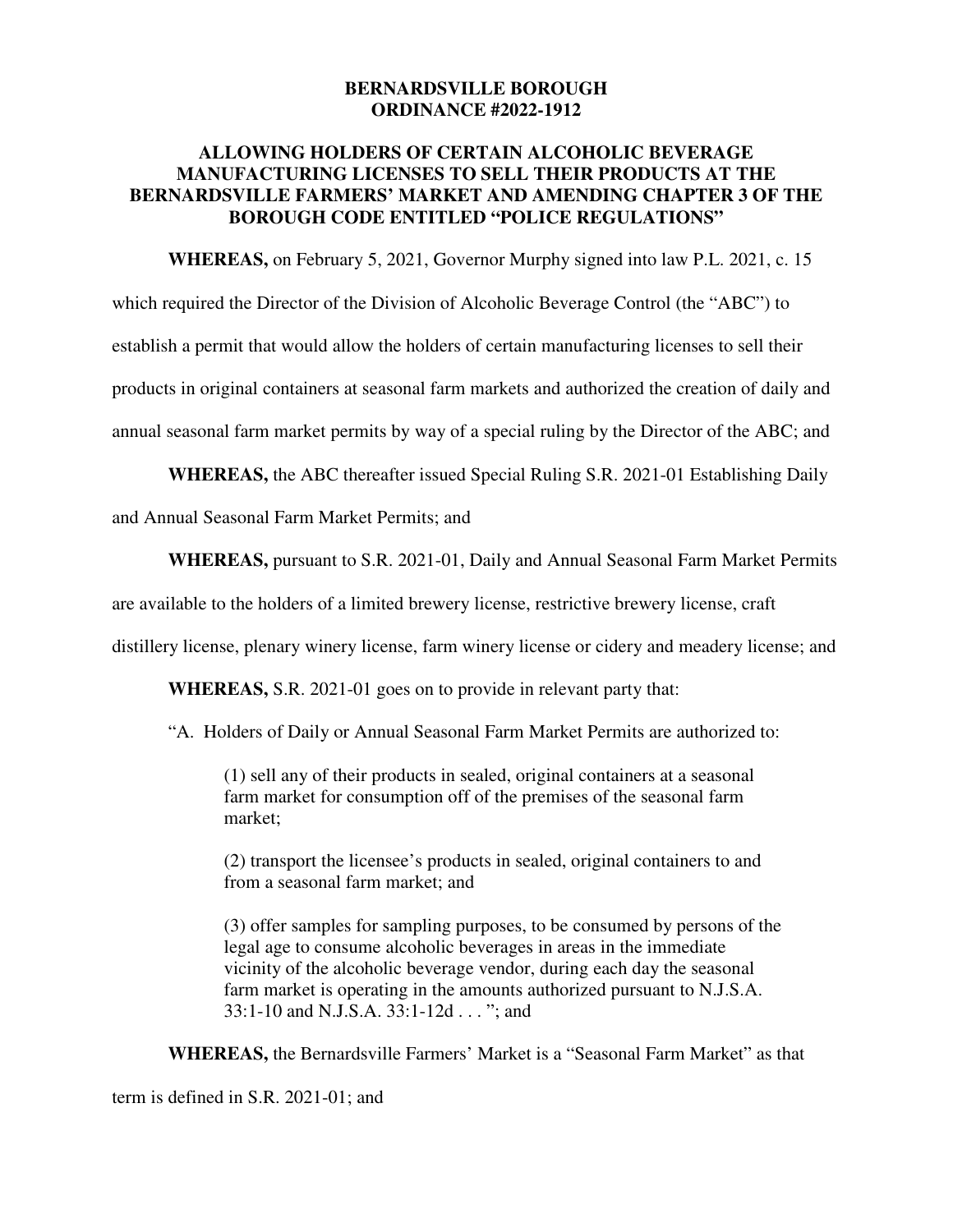**WHEREAS,** on July 12, 2021, the Council, at the request of Ed English, the coordinator

of the Farmers' Market, adopted Ordinance 2021-1887 allowing wine tasting at the Farmers'

Market; and

**WHEREAS,** Mr. English has now asked that a craft distillery be permitted to be a

vendor at the Bernardsville Farmers' Market; and

**WHEREAS,** the governing body supports Mr. English's request;

## **NOW THEREFORE, BE IT ORDAINED** by the Council of the Borough of

Bernardsville in the County of Somerset, State of New Jersey that Chapter 3 of the Borough

Code entitled "Police Regulations" is hereby amended as follows:

**Section 1.** Paragraph "d"of Section 3-9 entitled "Consumption of Alcoholic

Beverages in Public Places" is hereby amended to read as follows:

"d. Notwithstanding the provisions contained herein, the governing body may authorize the holder of a Daily or Annual Seasonal Farm Market Permit issued pursuant to New Jersey Division of Alcoholic Beverage Control Special Ruling S.R. 2021-01 to

(1) sell any of their products in sealed, original containers at the Bernardsville Farmers' Market for consumption off of the premises of the Bernardsville Farmers' Market;

(2) transport the licensee's products in sealed, original containers to and from the Bernardsville Farmers' Market; and

(3) offer samples for sampling purposes, to be consumed by persons of the legal age to consume alcoholic beverages in areas in the immediate vicinity of the alcoholic beverage vendor, during each day the Bernardsville Farmers' Market is operating in the amounts authorized pursuant to N.J.S.A. 33:1-10 and N.J.S.A. 33:1-12d.

Such authorization shall be subject to the following conditions:

- 1. The vendor shall obtain the appropriate permit from the Division of Alcoholic Beverage Control in the New Jersey Department of Law and Public Safety.
- 2. The vendor shall not sell, serve or deliver or allow, permit or suffer the sale,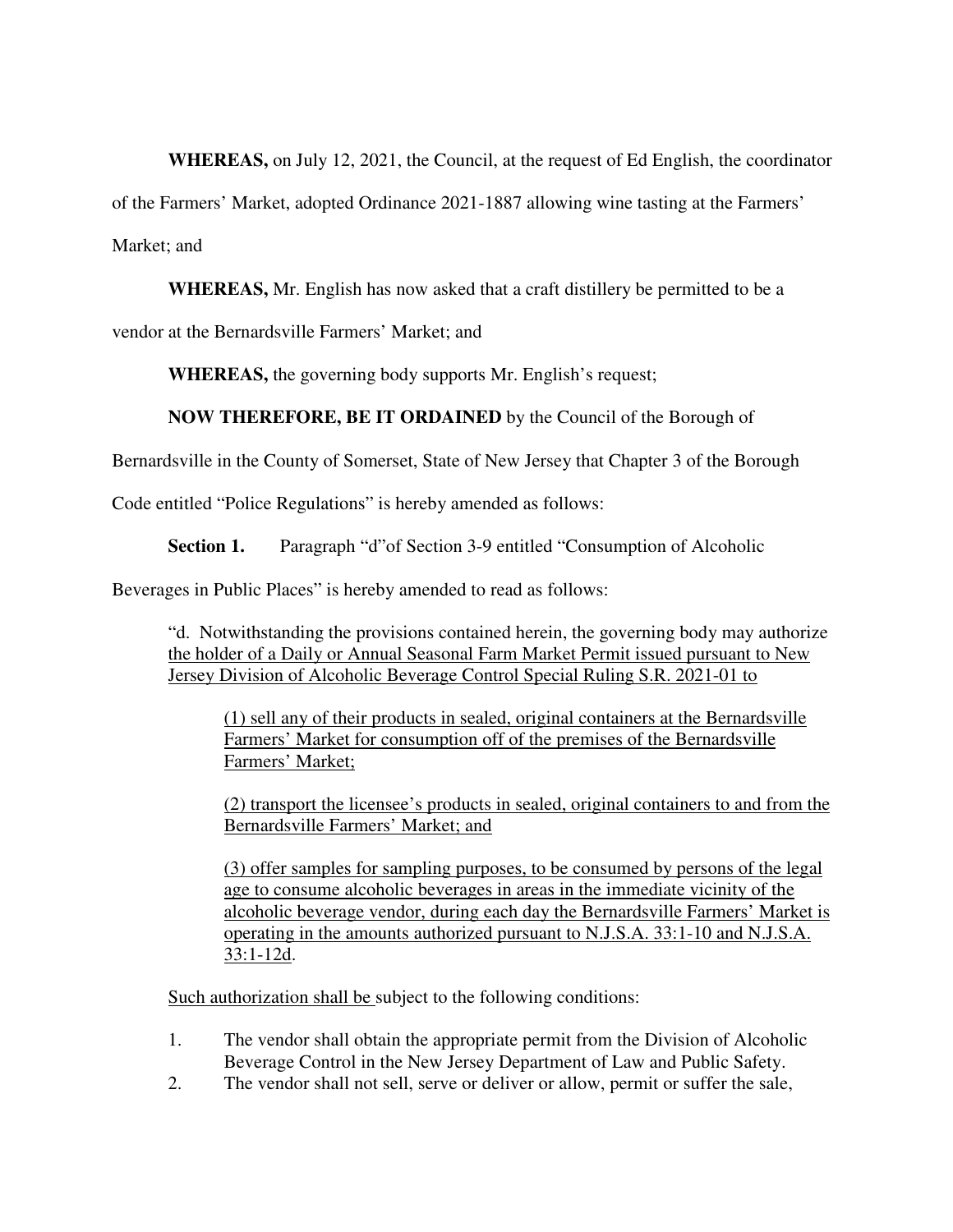service or delivery of any alcoholic beverage directly or indirectly to or consumption by any person under the legal age to consume alcoholic beverages nor to any person who is actually or apparently intoxicated.

- 3. The permit issued by the Division of Alcoholic Beverage Control must be conspicuously displayed on the permitted premises.
- 4. This exception is expressly subject to all limitations and conditions set forth or imposed and to all rules and regulations promulgated by the Director of the Division of Alcoholic Beverage Control, including but not limited to Special Ruling S.R. 2021-01 establishing daily and annual seasonal farm market permits."

**Section 2.** In all other respects, § 3-9 shall remain unchanged

**Section 3.** Any or all other ordinances or parts thereof in conflict or inconsistent with

any of the terms hereof are hereby repealed to such extent as they are so in conflict or

inconsistent.

**Section 4.** In case any article, section or provision of this ordinance shall be held

invalid in any court of competent jurisdiction, the same shall not affect any other article, section

or provision of this ordinance except insofar as the article, section or provision so declared

invalid shall be inseparable from the remainder or any portion thereof.

**Section 5.** This ordinance shall become effective immediately upon final passage and publication as required by law.

## COUNCIL OF THE BOROUGH OF BERNARDSVILLE IN THE COUNTY ATTEST: OF SOMERSET

By: \_\_\_\_\_\_\_\_\_\_\_\_\_\_\_\_\_\_\_\_\_\_\_\_\_

Anthony Suriano, Borough Clerk Mary Jane Canose, Mayor